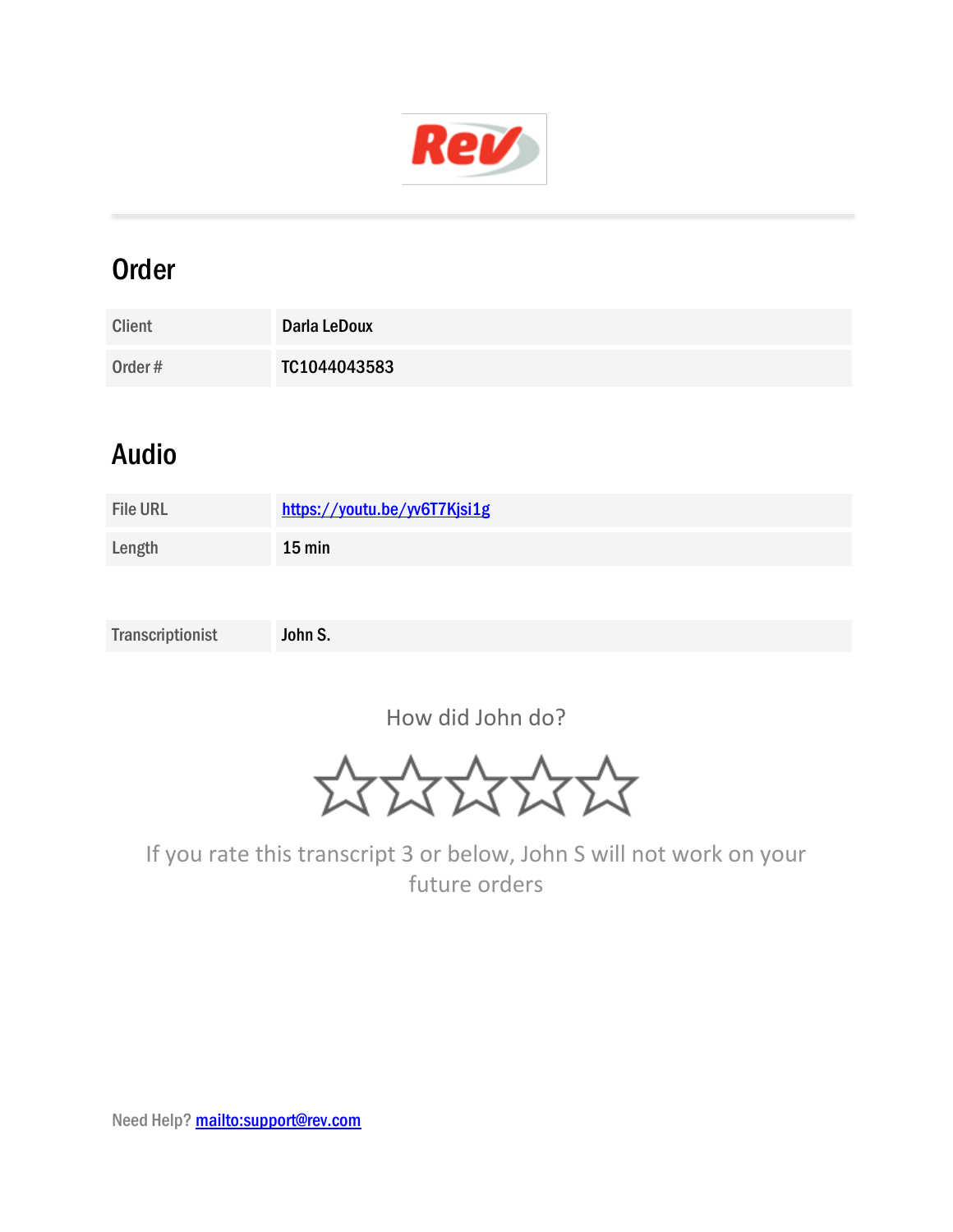

Darla: Hi, I'm Darla LeDoux of Aligned Entrepreneurs. I work with business owners to create real freedom in their life. That means doing the things they love and the things they want to do when they want to do them, things like creating, writing, researching, and working with actual people to make an impact on the planet.

> One of the things I've seen is there's a lot of information out there. One of the most important decisions you make in your business is whether you want to work with people live or virtually. Now it may seem like this virtual thing is the way to do the things you love. You get to sit at home in your pajamas and make money while you sleep, while you do the fun and exciting things in your business. I love that vision. I want to just spend a minute helping you make the decision whether the virtual is for you, or live or in-person are more for you.

> As you may know, I am a big fan of hosting small retreats. In a small retreat you actually get to work with real human beings and watch them transform before your eyes. You get to leverage your time because there is multiple people in the room, and you get to do your best work because you can just show up and really be fully yourself and channel that information that comes best to you. What about the money? So many retreat leaders don't make any money. I want to talk a little bit about this, in-person option and virtual option for you and your business.

Let's say you want to host small retreats. This is the retreat model. You have your signature retreat here. what I love about this is you're marketing one thing in your business. You're marketing this retreat. That's it, no confusion. Your signature retreat, you can charge anywhere from 297 to 2997 or more, anywhere in this range. It really doesn't matter because it's not where the money is. You work on this one signature retreat. We need to have people in the retreat. Let's say you have ten people attend your signature retreat at any of these price points.

Here's the key. After your retreat, if you've done a great job with delivering the right content and making the right offer, people are going to want to continue to work with you. They're going to get a taste of the difference you can really make in their life and they're going to want to keep you around as their little secret weapon. From this signature retreat, what you do next is you make an offer for what I call your high level container of support. We'll just call it a container here. This helps them implement all the things they've just learned, and maintain them, and really make an impact in their life.

This program that you offer, let's just use as an example that you charge \$10,000 for that program. Now we'll work on how you are so worth this and more. Let's say you charge \$10,000. You have ten people in your signature retreat. What I have found is when this strategy is done right, you will easily, easily, easily put 50% of the people in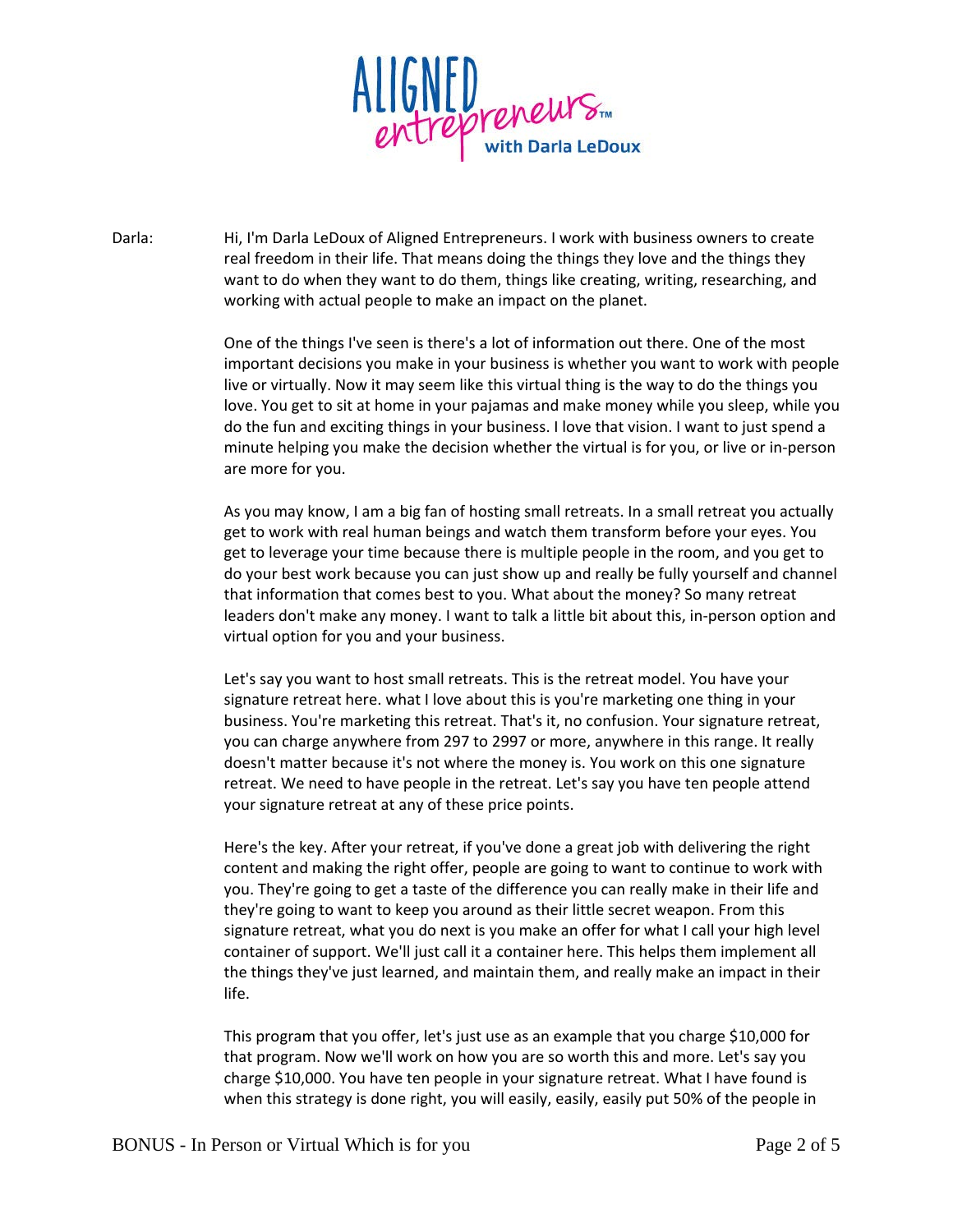

this room into this program. That means you just brought in five high level clients. If you have five people who are paying you \$10,000, what's that pay day? What's that pay day? You just created a \$50,000 pay day.

Now here's the deal. Where do these people come from? You need ten people to have five private clients. Guess what? You actually have conversations with real live human beings. Guess what? You know how to do that. You are naturally charming; it's amazing. You talk with actual people. Conservatively, one out of four, or 25%, of those people that you identify and talk with are going to be the right clients for you. How many people do you have to talk to? How many conversations do you need to have. If one in four are going to come to your retreat, that means you need 40 conversations in order to make \$50,000.

Now where do you find those 40 people? You can network ten times. I'm a fan of not trying to meet everyone in the room. Meet four people at a networking event. Or you can speak in front of one group of 40, or two groups of 20, or four groups of ten. It's easy to find a group of ten, so easy. You can speak maybe two times or you can network ten times, and you make \$50,000. Here's the cool part, is you get to be completely yourself.

Let's take a look at the virtual option, because it's so appealing to sit home and watch the money come in in your shopping cart. It's totally possible. Let's just take a look at ... if you remember, we just showed you how to make a \$50,000 pay day hosting one small retreat and bringing in five high level clients in a \$10,000 program. Now that could be a year-long program, it could be a six-month program. You're totally worth it, by the way. Now let's look at making that same 50k using a virtual program. I have studied all kinds of experts who teach this stuff. I have my phone here because I may need some help with my math.

Let's say you do a typical virtual program is \$500 or often 497, or three easy payments, blah blah blah, but \$500. If you're selling a \$500 program and you want to make 50,000, you're going to need 100 people to buy that program. Really easy math. The question is where do you find those 100 people. Online, of course. Let's just take a look at what it takes to sell 100 programs. A lot of people these days are teaching webinar formulas where you host a webinar and you offer your program. People buy it, and then you're rich. Totally happens, by the way. Let's look at how it happens.

In order to have 100 people pay you \$500, a typical webinar, actually a good webinar, converts at about 6%, maybe 10. 6 is about average for someone who knows what they're doing. If your webinar converts at 6%, if 6% of your people is 100, then that means you need 1,666 people on your webinar. Now they have to be on your webinar live. They have to actually listen to it long enough to hear the offer. Guess what? We're all really busy. Lots of people register and don't show up. A typical show up rate for a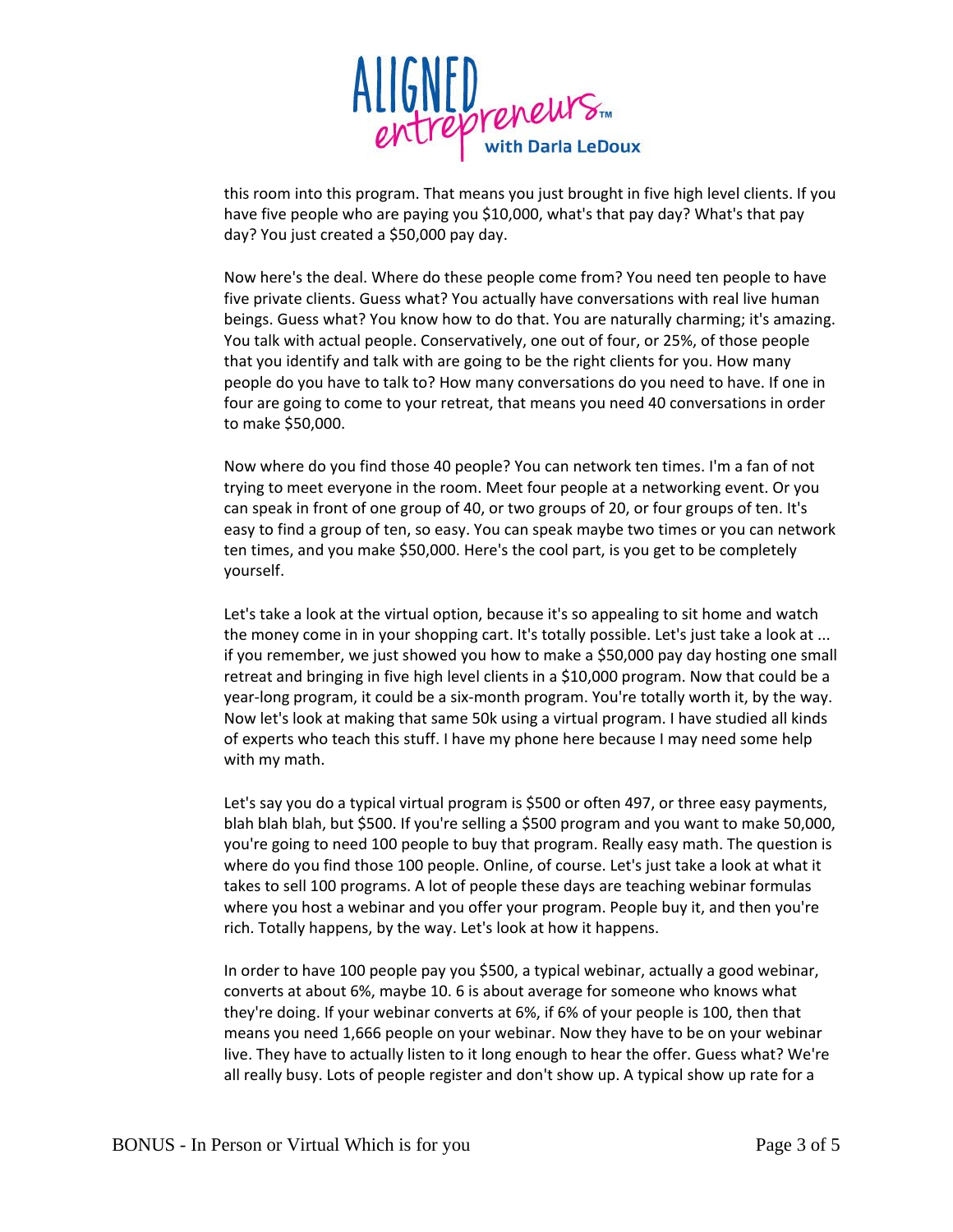

webinar these days is about 30%. You're doing actually pretty well if you can get 30% of the people who registered to actually show up in your video.

What does that mean? That means you need 5,553 to register for your webinar to have 1,600 of them hear your offer. Great, we just need 5,000 people. Before, we needed 40. Now we just need 5,000. No problem. Where do we find them? Guess what? You invite people to register via email, online, maybe Facebook ads, but a lot of it is via email. You invite them to an opt-in page where they decide if they like your webinar or not. A typical opt-in page, that page you see that says "would you like this thing?" converts anywhere between 50 and 60%. That's a good opt-in page, 50 to 60%. It means they're qualified people coming to the page who want the thing.

We'll just use 55% from our math. If 55% of people opt in, that means you need 10,096 to see your opt-in page, 10,000. If you need 10,000 people to see your opt-in page, how many people do you need to get in front of who have the chance to click over to your opt-in page? Think about it. If you get an email, what are the chances that you click the link in the email? If you're mailing people, you're asking friends to mail people, a typical rate ... and we won't go into open rates, click rates, all of that ... a typical ... the percent of people who are going to read that email, actually open it, read it, click it, and get over to your page, is about 5%. What does that mean? How many people need to be invited in order to get 10,000 people to see your page? It's roughly 201,000, 202,000 people need to be exposed to the opportunity.

Now, here's what's great. There are definitely 201,000 people out there who would be interested in your thing, but do you know them right now? So many business owners get hung up because they are sitting at home creating their virtual course for \$500, but it's going to take 100 people to buy it to have a \$50,000 pay day, which by the way, if your goal is six figures, that could be six months income, or it might be a quarter income if you goal is 200,000, etc. Do you know 200,000 people? Do you have friends who have lists that are that size? The people who create these paydays, and bigger paydays, they do. They have those lists. They have those connections. You definitely want to build them. You definitely want to build them over time.

This is when you really know your audience, when you really know how to market to start to get some of these numbers. You have all the right copy, all of that. Now if your head is swimming just hearing me go through this, probably virtual may not be your answer. You really want to consider going to the in-person model for marketing yourself and marketing your services. There's a couple other reasons I want to share for this. The first is really think about how you want to spend your time. In the in-person model you spend your time talking with actual people, speaking in front of actual people, and marketing one thing per year. It's really simple and it's a great way to very quickly establish yourself as an expert and create solid income.